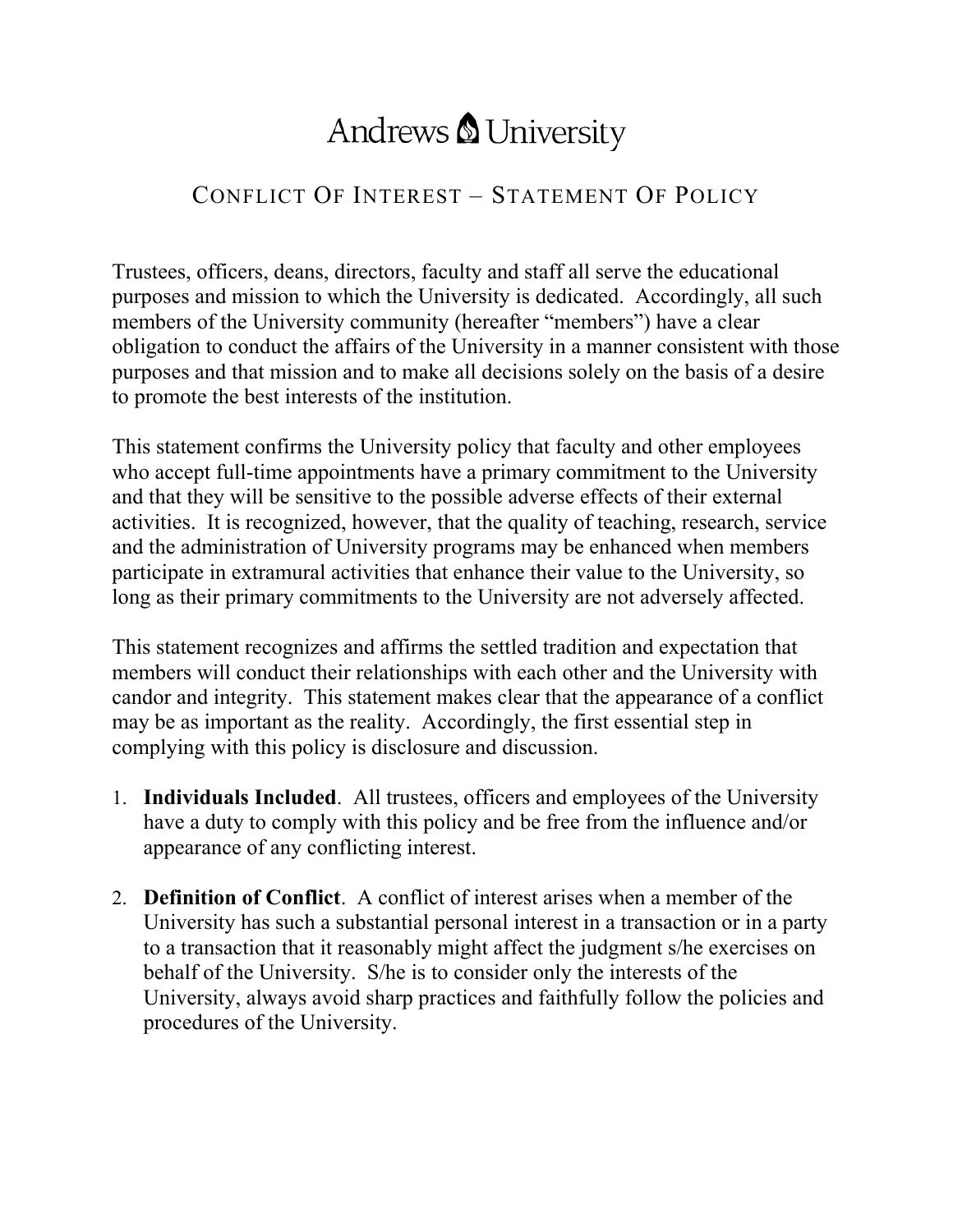- 3. **Examples of Conditions Constituting Conflict**. Although it is not feasible in a policy statement to describe every circumstance and condition that might be a conflict of interest, the following are likely to be in conflict with the University's policy and thus should be avoided:
	- A. Engaging in outside business or employment that permits encroachment on the University's call for the full services of its employee(s) even though there may not be any other conflict.
	- B. Engaging in outside business or employment that is in any way competitive or in conflict with any transaction, activity, objective or mission of the University.
	- C. Engaging in any business with, or employment by, a person or entity which is a supplier of goods or services to the University.
	- D. Making use of the fact of employment by the University to further outside business, employment, or other interests, or associating the University or its prestige with an outside business, employment or other interest.
	- E. Attempting to gain personal profit through the use of influence while on University time or carrying out University responsibilities.
	- F. Owning or leasing any property with knowledge that the University has an active or potential interest therein.
	- G. Lending money to or borrowing from any third person who is a supplier of goods or services or a trustor or who is in any fiduciary relationship to the University or is otherwise regularly involved in business transactions with the University.
	- H. Accepting any gratuity, favor, benefit or gift of greater than nominal value beyond the common courtesies usually associated with accepted business practice, or of any commission or payment of any sort in connection with work for the University other than the compensation agreed upon between the University and the employee.
	- I. Making use of or disseminating, including by electronic means, any confidential information acquired through employment by the University for personal profit or advantage, directly or indirectly.
- 4. **Statement of Acceptance and Disclosure**. All trustees, officers and employees of the University shall sign a Statement of Acceptance and Disclosure Form.